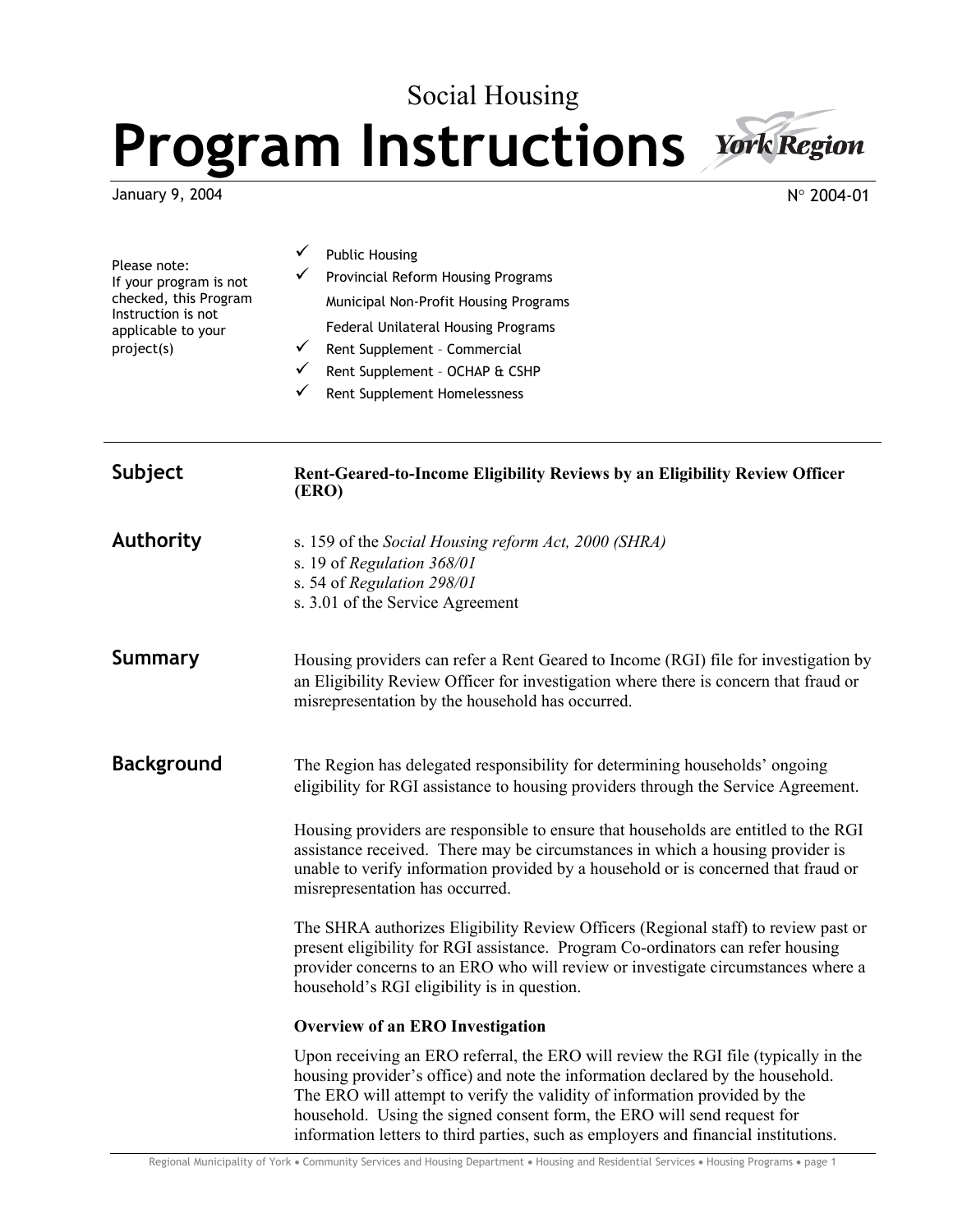Once information is obtained from third parties, it is compared to the information provided on the initial application and in subsequent reviews. The ERO determines if the household has benefited from more RGI subsidy than they were entitled to receive.

 A summary report (ERO Case Review Report) is completed, providing an overview of the allegation, actions taken and recommendation(s). The ERO Case Review Report is provided to the housing provider's Program Co-ordinator. The Program Co-ordinator and the housing provider review the ERO's report and work together to determine a course of action.

 If it is determined that the household may have committed fraud, and there are reasonable grounds to refer the file to the York Regional Police, the ERO is responsible for police referral. The ERO communicates with housing provider staff and York Region staff that may be witnesses in court proceedings.

# **Procedure Reasons for Referrals**

 A housing provider may have reason to believe that a household is misrepresenting their circumstances. If the housing provider is unable to satisifactorily address the situation with the household, the matter should be referred to the Program Coordinator by completing the ERO Referral (Appendix 1).

# **A referral to the ERO unit is appropriate when deliberate misrepresentation is suspected. Conditions for a referral include:**

- a high degree of certainty of unreported income, assets, or additional household occupants,
- the time period involved is 3 months or greater,
- a repayment agreement has **not** been entered into with the tenant or member for the misrepresented amount.

 Housing providers send the completed ERO Referral to their Program Co-ordinator. Referrals approved by the Program Co-ordinator are forwarded to ERO staff for investigation. The Program Co-ordinator contacts the housing provider if clarification is required and advises the housing provider as to the status of the referral.

# **Special considerations when determining if an ERO referral is appropriate**

 In situations that meet the criteria for an ERO referral, there may be other factors that need to be considered. These situations should be discussed with the Program Co-ordinator.

Examples of Special Considerations or Sensitivities:

- Is there a language barrier, illiteracy or a misunderstanding that may have occurred?
- Does the household member have emotional or mental difficulties that may have affected judgement or comprehension?
- Was the household informed of their obligation to report all income and any changes in household composition? Are the file notes complete, and do they reflect this?
- Has the household signed a declaration and consent form?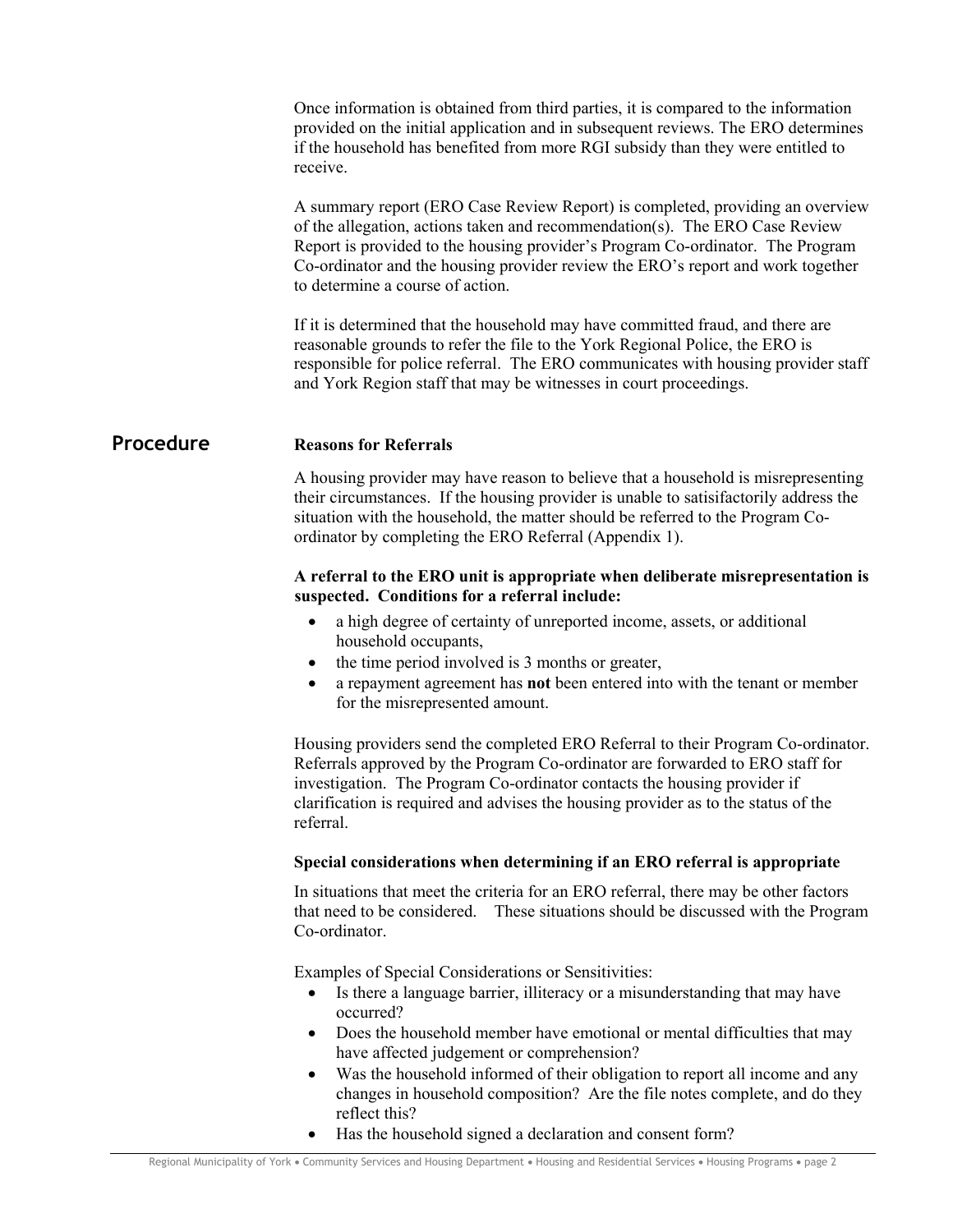Sometimes situations occur that do not fit the guidelines. In these cases, housing providers should discuss the situation with their Program Co-ordinator to ensure appropriate steps are taken.

# **Possible Indicators of Misrepresentation**

 Housing providers should be aware of the indicators of potential misrepresentation, including:

Undeclared Income /Assets

- 1. The behaviour of the household is not consistent with the reported financial circumstances and remains unexplained. For example, the household expenses may appear to exceed household income.
- 2. Income Tax returns reflect income that was not declared by the household.
- 3. YTD earnings documented in employment income verification do not reasonably match their current declared income.
- 4. The Ontario Works cheque stub shelter allowance does not match the current rent

Undeclared Family Composition

- 1. The household is aware of the housing provider's guest policy and the guest policy has been contravened.
- 2. An undeclared vehicle is regularly parked on the premises. (Note dates and times.)
- 3. An undeclared guest leaves and returns at the same time each day. (Dates and times should be noted.)

**Action Required Completing the ERO Referral** 

- 1. Attach a copy of the household's most recent signed consent form.
- 2. Record household member's identification information. *(names, dates of birth, address, family size, length of time residing in the premises)*
- 3. Record details of the application and annual reviews. *(a brief history of documents in the RGI file)*
- 4. Calculate the RGI subsidy per month *(market rent less RGI rent)* and multiply RGI subsidy by the number of suspected misrepresentation months.
- 5. Provide a detailed explanation of why the file requires review. *(facts, observations, inconsistencies or discrepancies in information provided by household. Include all relevant information.)*
- 6. Ensure that the household's response to enquiries about the possible misrepresentation is documented in the RGI file and on the ERO Referral form

A completed sample ERO Referral is attached as Appendix 2.

# **ERO Case Review Summary Report**

 After the ERO Referral is approved by the Program Co-ordinator, the ERO unit completes an investigation and prepares an ERO Case Review Summary Report (Appendix 3). The report is forwarded to the Program Co-ordinator.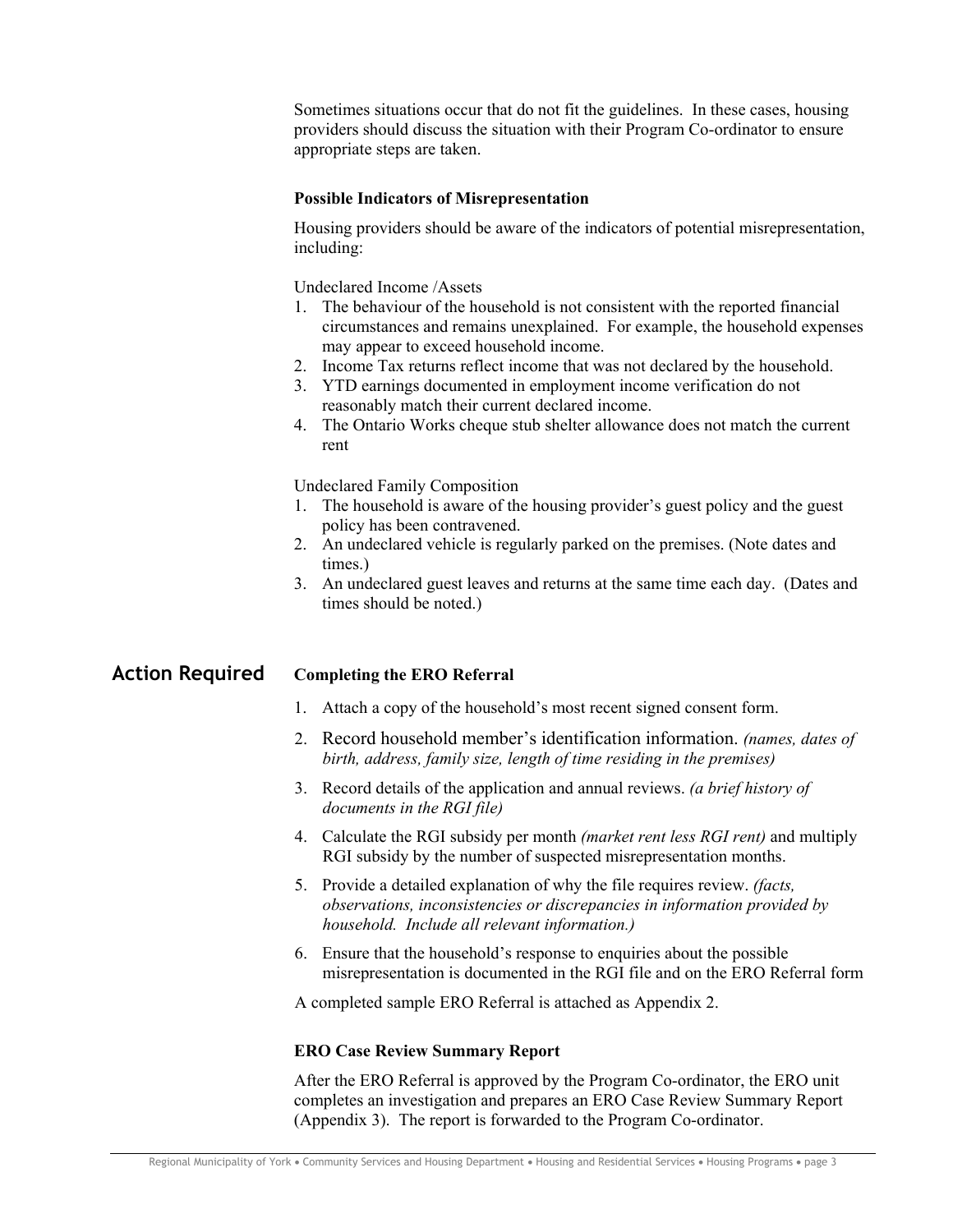Once this report is received, the Program Co-ordinator reviews the findings and recommendations with the housing provider. The Program Co-ordinator works with the housing provider to develop a plan to implement the appropriate report recommendations. The housing provider is responsible to inform the RGI household of any consequences of the ERO investigation, including opportunity to comment and notices of decision.

 All ERO Case Review Reports are to be kept in a separate administration file, and not filed with the RGI file. The ERO Case Review Report should not be disclosed to the RGI household.

# **Collection of the RGI owing**

 If the RGI household owes for RGI subsidy that they were not entitled to receive, and the household continues to be a tenant/member of the housing provider, the provider collects the money from the tenant/member. The housing provider should approach the household to discuss a repayment plan. The plan should ensure that the money is repaid in a reasonable amount of time. If the household does not agree to repayment plan, the housing provider can increase the household's RGI rent by up to 10% of the correct RGI amount and appy that increase to the outstanding overpayment. The housing provider must give the household notice of the 10% increase. The increase is effective on the first day of the second month following the month in which the notice was given.

 In some cases of misrepresentation, the tenant/member may choose to leave the housing community, or the provider may take action to terminate the tenancy. If the tenant/member leaves the project or if the file is going to be referred to police for fraud charges, the Region will provide direction on collection of the money owed.

# **Notification to households of ERO involvement**

 While the investigation is ongoing, the housing provider should **not** notify the household that their RGI eligibility is under review. The ERO may contact the household if an interview is necessary.

 Once the investigation is finalized, the Opportunity to Comment provisions in section 80 of the SHRA and section 55 of Regulation 298/01 give the household the right to know what third party information may be used to make the decision. The household also has the right to an internal review on decisions relating to RGI eligibility and the amount of RGI assistance the household is entitled to receive.

Please contact your Program Co-ordinator if you have any questions.

 Sylvia Patterson **Director**  Housing and Residential Services Division Community Services and Housing Department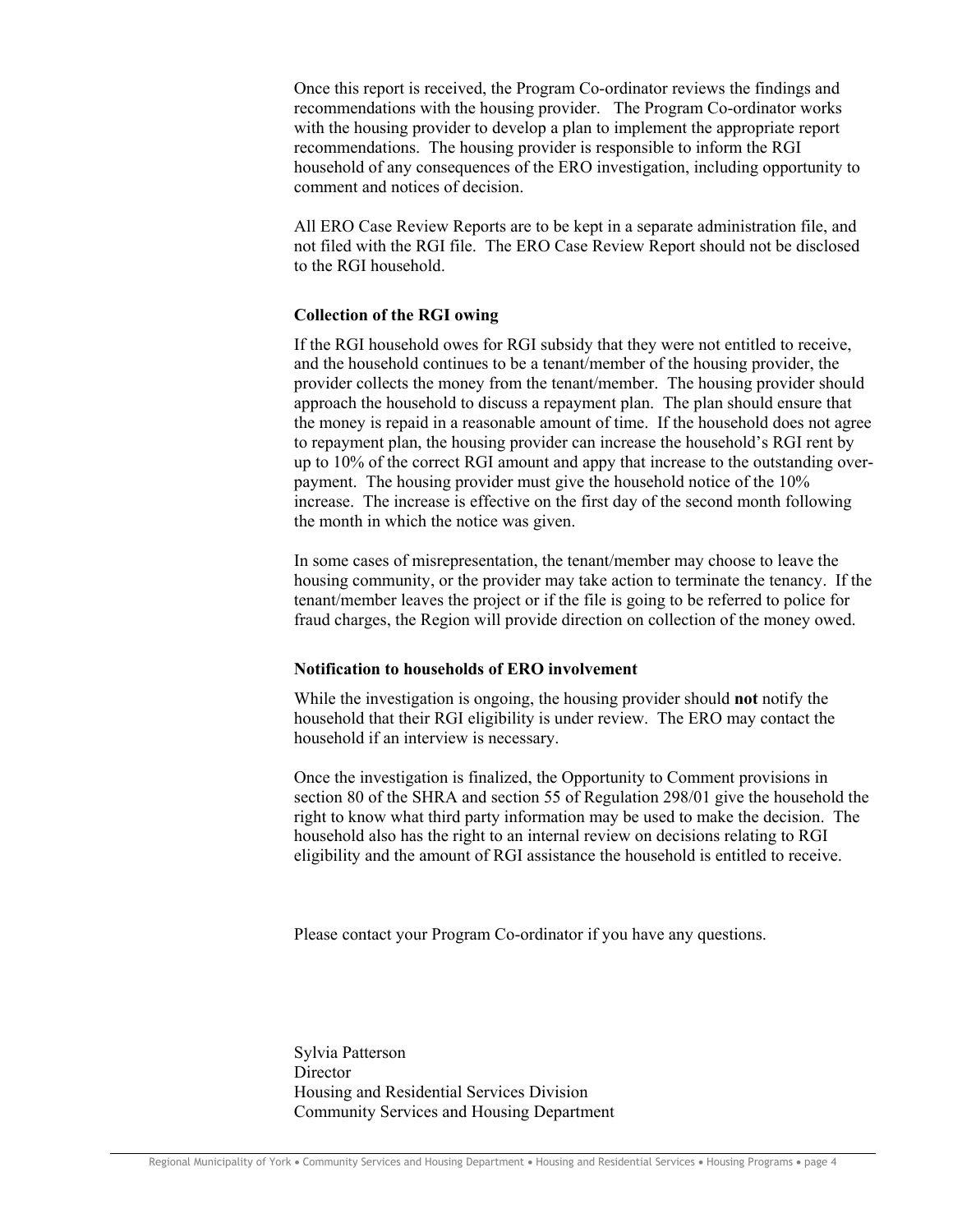

Appendix 1

#### Community Services and Housing Department Housing and Residential Services

# **ERO Referral - Housing and Residential Services**

*\*Attach most recent copy of signed consent form*

**Site/Project:** 

| Lease Holder(s) | <b>Name</b> | <b>Age/Date of</b><br><b>Birth</b> | <b>Relationship</b> |
|-----------------|-------------|------------------------------------|---------------------|
| Tenant 1        |             |                                    |                     |
| Tenant 2        |             |                                    |                     |
| Tenant 3        |             |                                    |                     |
| Dependant 1     |             |                                    |                     |
| Dependant 2     |             |                                    |                     |
| Dependant 3     |             |                                    |                     |

| <b>Address:</b>       |  |
|-----------------------|--|
| <b>Bedroom size:</b>  |  |
| Date moved into site: |  |

| <b>Application(s) for Subsidy</b> | <b>Date</b> | <b>Verification Submitted</b> |
|-----------------------------------|-------------|-------------------------------|
| Application for RGI               |             |                               |
| Approved for RGI                  |             |                               |
| <b>Annual Review</b>              |             |                               |
| <b>Annual Review</b>              |             |                               |
| <b>Annual Review</b>              |             |                               |

| <b>Approximate Financial Loss - RGI owing:</b><br>(Market rent less RGI paid per month)                     | \$                                     | Time period involved:         |                        |
|-------------------------------------------------------------------------------------------------------------|----------------------------------------|-------------------------------|------------------------|
| <b>Reason for referral</b><br>(Indicators of Misrepresentation):                                            | undeclared income<br>undeclared assets | undeclared family composition | other (please explain) |
| Details: (Please explain why this file requires review. Include observations, facts, information received.) |                                        |                               |                        |
|                                                                                                             |                                        |                               |                        |
|                                                                                                             |                                        |                               |                        |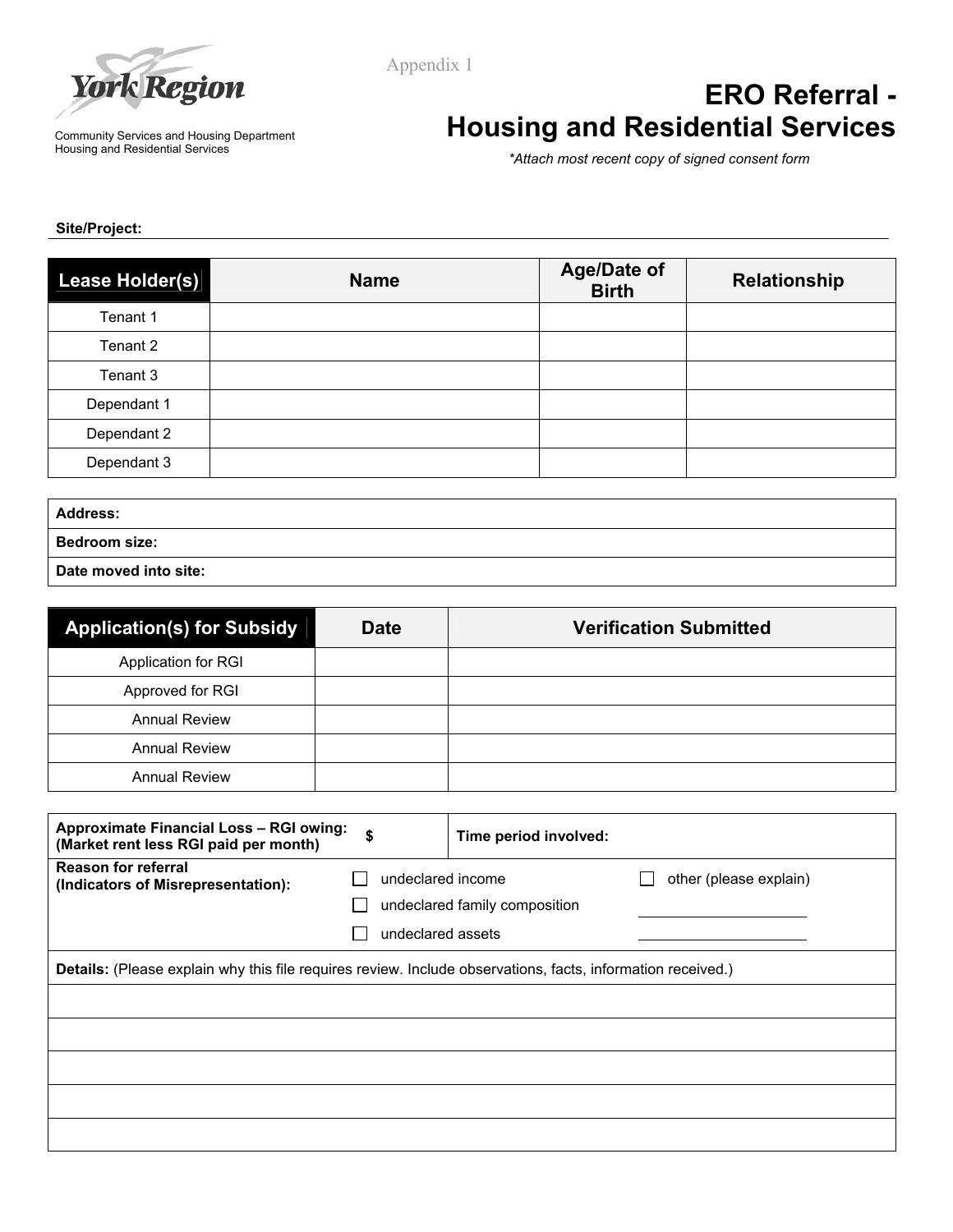| Details: (continued) |  |  |  |
|----------------------|--|--|--|
|                      |  |  |  |
|                      |  |  |  |
|                      |  |  |  |
|                      |  |  |  |
|                      |  |  |  |
|                      |  |  |  |
|                      |  |  |  |
|                      |  |  |  |
|                      |  |  |  |
|                      |  |  |  |
|                      |  |  |  |
|                      |  |  |  |
|                      |  |  |  |
|                      |  |  |  |
|                      |  |  |  |
|                      |  |  |  |
|                      |  |  |  |
|                      |  |  |  |
|                      |  |  |  |
|                      |  |  |  |
|                      |  |  |  |
|                      |  |  |  |
|                      |  |  |  |
|                      |  |  |  |
|                      |  |  |  |
|                      |  |  |  |
|                      |  |  |  |

| Referred by (name): | $\Box$ Property Manager | Housing Provider     |
|---------------------|-------------------------|----------------------|
| Date:               |                         |                      |
| Approved by (name): | $\Box$ Manager          | Program Co-ordinator |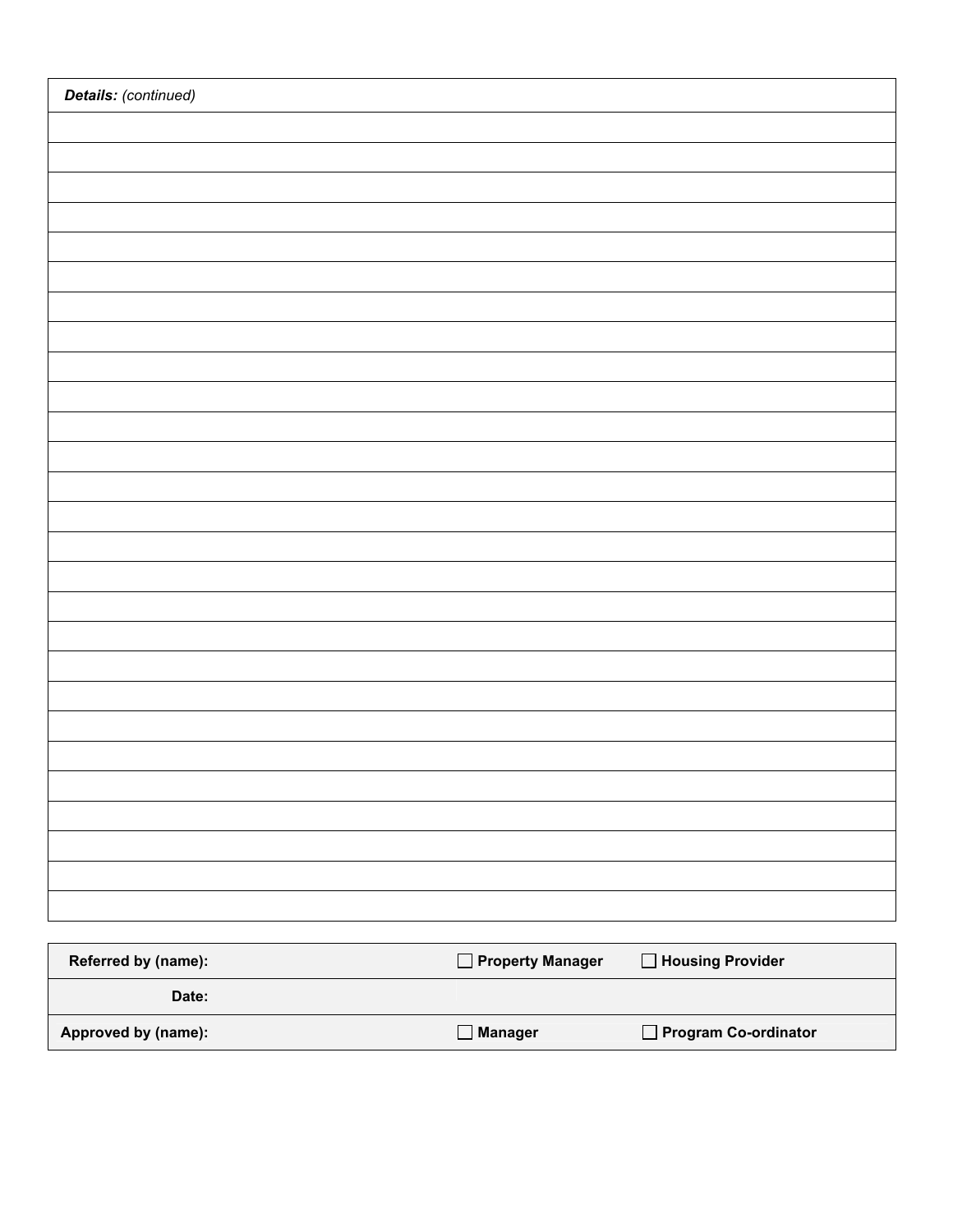Appendix 3



# **ERO Case Review Report**

Community Services and Housing Department Housing and Residential Services

| Status:                    | Active | I Inactive |  |
|----------------------------|--------|------------|--|
| Referral Date:             |        |            |  |
| Referral Source:           |        |            |  |
| Assistance<br>issued from: |        | tο         |  |

| Lease Holder  |                |      |
|---------------|----------------|------|
| Last<br>Name: | First<br>Name: | DOB: |
| Address:      |                | SIN: |

# **Review Report**

# **Summary**

Be sure to include:

- **Allegation**
- Action taken
- **Evidence obtained**

# **Recommendation**

Be sure to include:

- Record O/P, RGI owed
- Reduce assistance
- **Terminate assistance**
- Refer to police
- **Example 1** Legislative authority

**ERO** Date and the contract of the contract of the contract of the contract of the contract of the contract of the contract of the contract of the contract of the contract of the contract of the contract of the contract of **Decision Program Manager Date** Date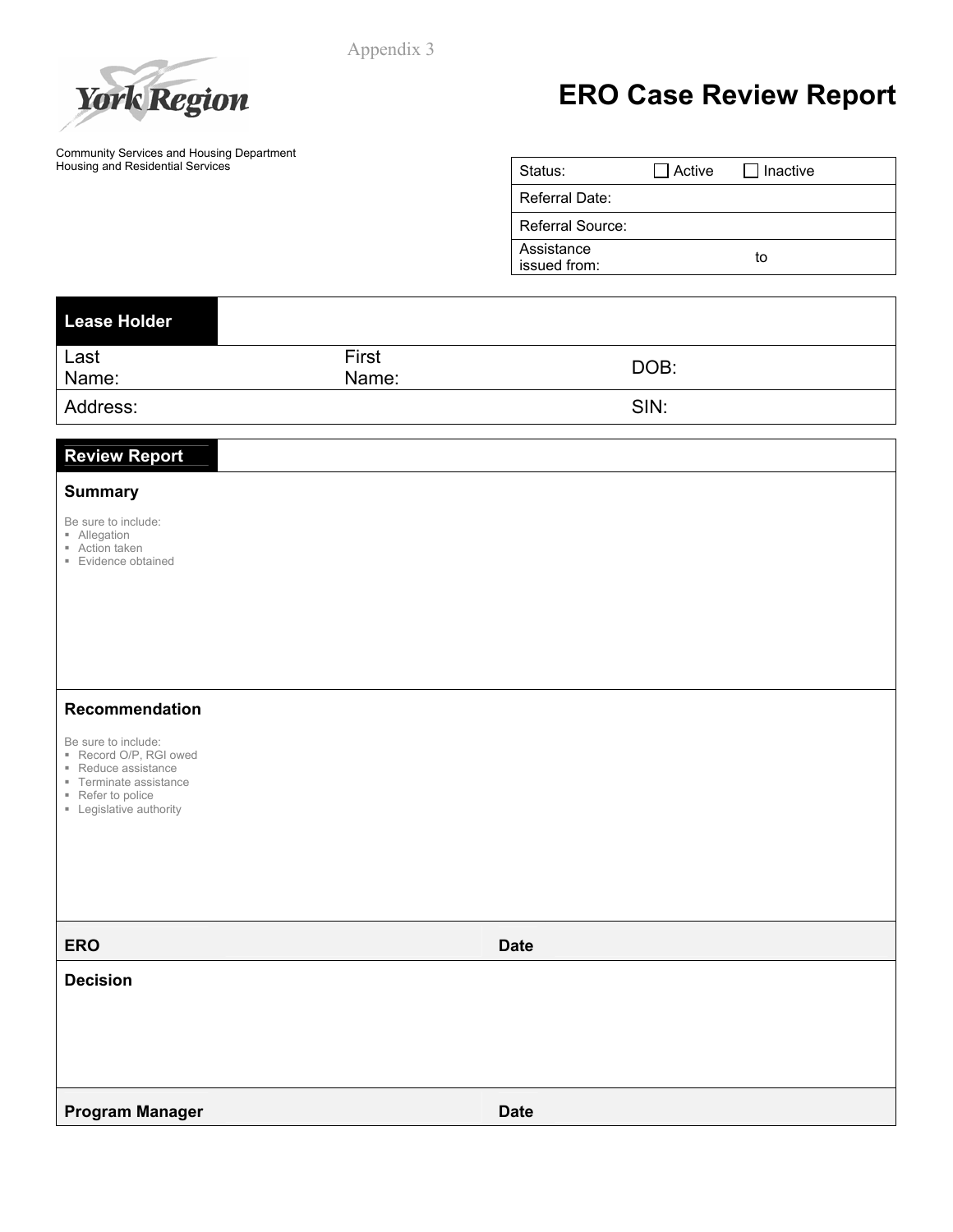

Appendix 2

# **ERO Referral Housing and Residential Services**

*Attach most recent copy of signed consent form*

Community Services and Housing Department Housing and Residential Services Division

*Details: (continued)* 

**Site/Project: Smith Co-operative Homes Ltd., Richmond Hill** 

| Lease Holder(s) | <b>Name</b>    | <b>Age/Date of Birth</b> | <b>Relationship</b> |
|-----------------|----------------|--------------------------|---------------------|
| Tenant 1        | Client, Joe    | 44 (28 Aug. 1958)        | father              |
| Tenant 2        | Client, Mary   | 42 (01 May 1960)         | mother              |
| Tenant 3        |                |                          |                     |
| Dependant 1     | Client, Sally  | 8                        | child               |
| Dependant 2     | Client, Steven | 6                        | child               |
| Dependant 3     |                |                          |                     |

**Address: 62 Logan Run, Richmond Hill Bedroom size: 3** 

**Date moved into site: 01 June 2000** 

| <b>Application(s) for Subsidy</b> | <b>Date</b>  | <b>Verification Submitted</b>                 |
|-----------------------------------|--------------|-----------------------------------------------|
| Application for RGI               | 01 Feb 1997  | Bank statement, pay stubs, GWA stub/drug card |
| Approved for RGI                  | 01 June 2000 | Pay stubs                                     |
| <b>Annual Review</b>              | 02 June 2001 | Pay stubs, 2000 tax return                    |
| <b>Annual Review</b>              | 02 June 2002 | Pay stubs, 2001 tax return                    |
| <b>Annual Review</b>              |              |                                               |

| Approximate Financial Loss – RGI owing:<br>(Market rent less RGI paid per month)                 | \$500/mth                | Time period involved: January 2001 to present                                                                                                                                                                                                       |
|--------------------------------------------------------------------------------------------------|--------------------------|-----------------------------------------------------------------------------------------------------------------------------------------------------------------------------------------------------------------------------------------------------|
| <b>Reason for referral</b><br>(Indicators of Misrepresentation):                                 | undeclared income<br>IXI | other — (please explain)                                                                                                                                                                                                                            |
|                                                                                                  |                          | undeclared family composition                                                                                                                                                                                                                       |
|                                                                                                  | undeclared assets        |                                                                                                                                                                                                                                                     |
|                                                                                                  |                          | Details: (Please explain why this file requires review. Include observations, facts, information received.)                                                                                                                                         |
|                                                                                                  |                          | Household has declared that Mr. Joe Client was employed by ABC Contracting since 1997. Tax returns submitted for 2001<br>show that Mrs. Mary Client has been working. Earnings are \$24,000 for 2001. It is unknown how long Mary has been working. |
| can be afforded.                                                                                 |                          | Family has purchased a new BMW recently, licence plate BEXE 253. Family has gone on several vacations, unsure how this                                                                                                                              |
| Brother's truck has been parked in visitors parking for 2 months. Brother's name is Alex Client. |                          | Neighbours are complaining that there are people coming and going at all hours. Appears that Joe's brother is staying there.                                                                                                                        |
|                                                                                                  |                          |                                                                                                                                                                                                                                                     |
|                                                                                                  |                          |                                                                                                                                                                                                                                                     |
|                                                                                                  |                          |                                                                                                                                                                                                                                                     |